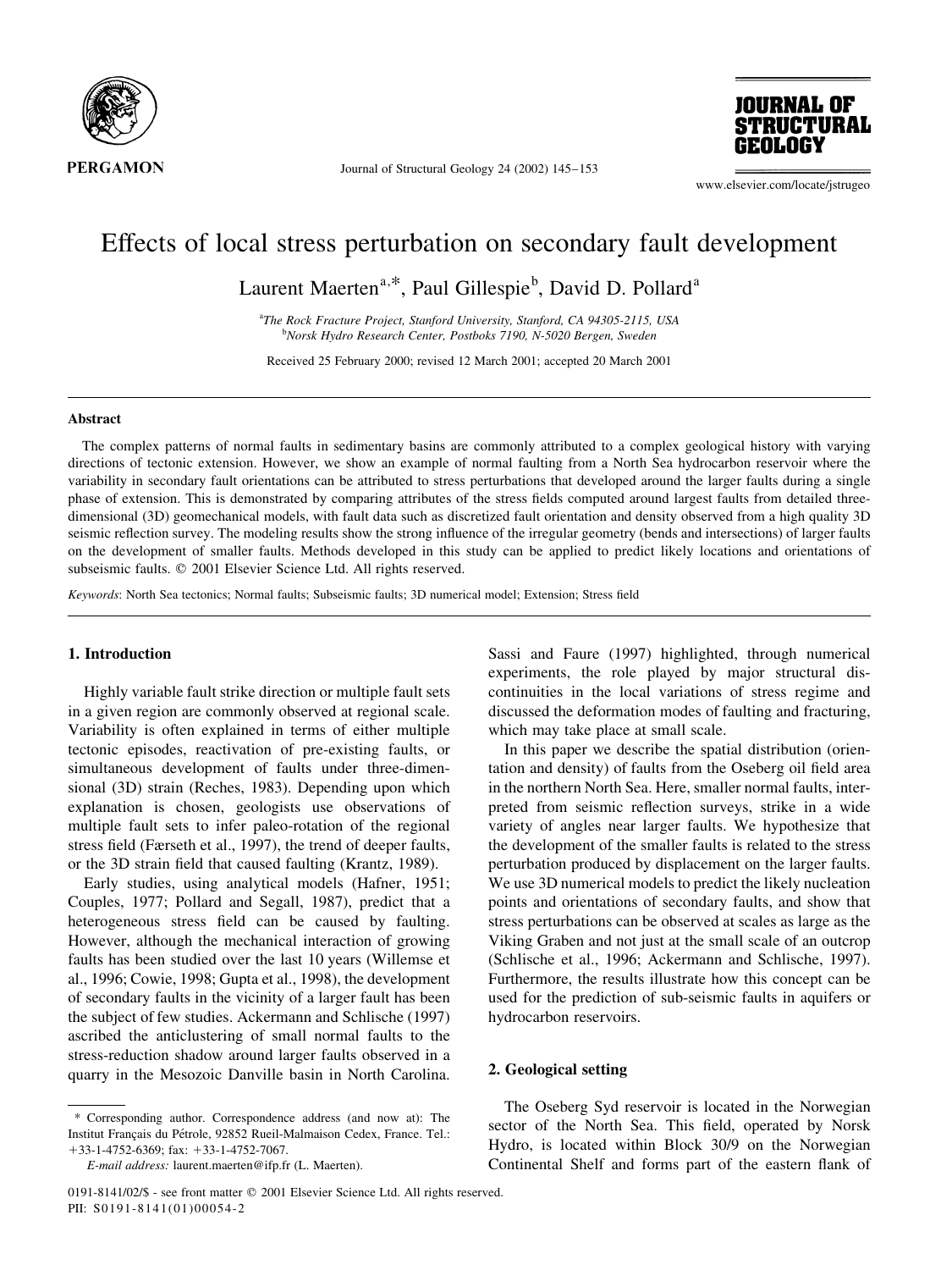

Fig. 1. Regional map showing the location of Oseberg Syd reservoir on the Norwegian Continental Shelf, northern North Sea. The study area forms part of the eastern flank of the Northern Viking Graben.

the Northern Viking Graben (Fig. 1). The structure has been well defined by 3D seismic reflection surveys. In essence, the area consists of a N-S to NNW-SSE striking, easterly tilted fault-block (the Oseberg fault-block) between the Horda Platform and the Viking Graben.

The Oseberg fault-block (Fig. 2) is defined by major west-dipping, N-S striking normal faults and southwestdipping, NW-SE striking normal faults (Færseth and Ravnås, 1998). Fristad et al. (1997) have shown unequivocally that the larger faults in Oseberg Syd were active during sedimentation in Lower to Middle Jurassic times, with up to 100% thickness changes in the Brent, Dunlin and Statfjord Formations (see Fig. 2b and also see Fig. 4 in Fristad et al., 1997). Although the majority of the extension occurred in the Upper Jurassic (Kimmeridgian–Volgian), earlier extension is well documented in the North Sea (Yielding et al., 1992). The faults are typically truncated by an unconformity at the base of the Cretaceous, that dips to the west (see Fig. 2b).

Most of the largest faults in the study area (maximum displacements  $>$ 250 m, gray in Fig. 2a) are  $\sim$ N-S striking as shown on the rose diagram of Fig. 2c. On the basis of sedimentary thickness variations, we conclude that these faults were active from Lower to Upper Jurassic. Smaller faults (250 m  $>$  maximum displacements  $>$  30 m, black in Fig. 2a) with much more variable orientation developed later, predominantly in the Upper Jurassic (Fristad et al., 1997), while the major faults were still active. Examination of Fig. 2a shows that orientations of the smaller faults with respect to the larger faults is not consistent across major fault blocks, suggesting that the orientations of the smaller

faults were controlled by stress perturbations around the larger faults rather than by the stress conditions of successive tectonic events. Fig. 2d shows that smaller fault orientation is highly variable, ranging from N115° to N35°.

In the following numerical analysis, we aim to test the hypothesis that the later, smaller faults were influenced by the perturbed stress field around the earlier, larger faults by comparing attributes of the computed perturbed stress field around the larger faults to the strike and density of the smaller faults.

## 3. Numerical analysis

In geomechanical studies, one of the simplest idealizations of faulted rock is to approximate the rock mass of the upper crust as a homogeneous isotropic linear-elastic material cut by discontinuities that accurately represent the geometry of the seismically mapped faults. This approximation ignores the sedimentological heterogeneities and focuses attention on the structural heterogeneities (the seismically resolvable faults), their complex geometry and displacement. Our models, which capture the mechanics of an idealized single slip event or a series of events that do not include any stress relaxation, suggest likely locations where inelastic strains may accumulate, but do not characterize the inelastic deformation itself. Our underlying assumption is that these approximations capture the first-order relationship among fault geometry, fault displacement distributions, and perturbed stress field. The efficiency of this approach and its assumptions have been demonstrated through examples described by Willemse (1997), Maerten et al. (1999), Crider and Pollard (1998), Kattenhorn et al. (2000), Maerten et al. (2000), and Maerten (2000).

We have carried out geomechanical elastic modeling using the computer program Poly3D (Thomas, 1993), a 3D boundary element program based on the displacement discontinuity method and the governing equations of linear elasticity theory (Crouch and Starfield 1983; Becker, 1992). The 'boundary' surfaces are discretized as polygonal elements that are particularly well-suited to model complex surfaces such as a curving fault with irregular tip-line (Fig. 3).

The boundary conditions of a Poly3D model are of two types. The first corresponds to a constant displacement discontinuity, which is specified for each polygonal element of the fault surface. It can be decomposed into three components. The component normal to an element plane may represent the local opening along a joint, whilst the two components parallel to the element plane may represent the local dip-slip or strike-slip along a fault. By joining many small elements together, smooth displacement distributions can be approximated over each fault surface. The second type of boundary condition is a remote loading that can be strain or stress (Fig. 3). Usually, regional tectonic history of the modeled area, which may indicate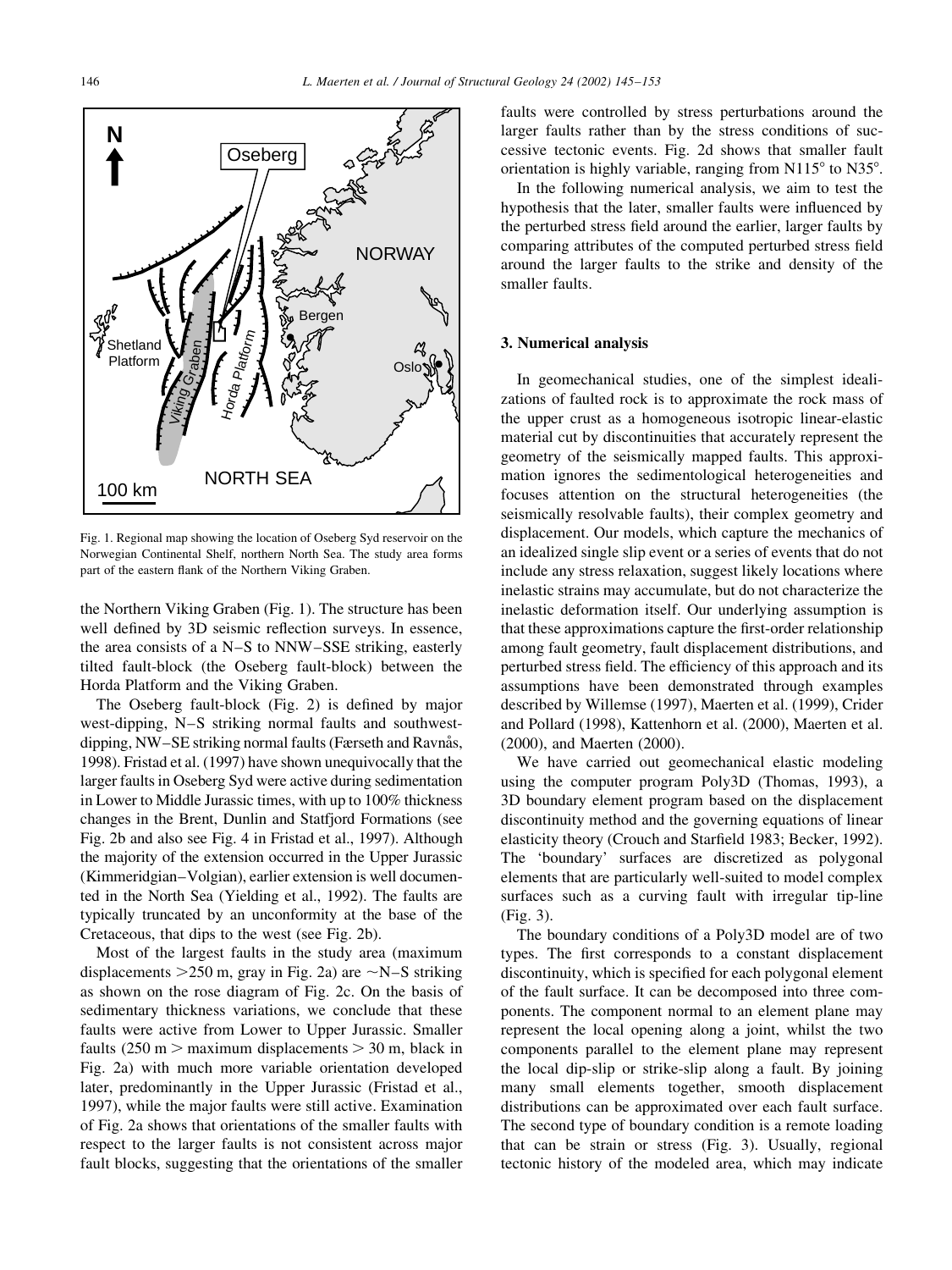

Fig. 2. The Oseberg Syd area. (a) Fault map of the Base Brent horizon. Gray faults are the major west-dipping, ~N-S striking normal faults (Lower to Upper Jurassic age). Black smaller faults have much more variable orientation and are later, being predominantly Upper Jurassic. The dashed box delineates the Oseberg Syd subregion selected for detailed study (see Figs.4 and 5). (b) Cross-section across the studied area (see (a) for location). Dashed line is the faulted horizon of (a). This seismic horizon is used to position the observation points (see Fig. 4). (c) Azimuth frequency diagram of the major  $\sim$ N-S striking normal faults. (d) Azimuth frequency diagram of the smaller Upper Jurassic normal faults. N115 to N35° represents the range of smaller fault orientations.

several deformation phases, each with a particular extension or contraction direction and magnitude, can be represented as remote stress or strain boundary conditions.

Based on this, one can compute the perturbed stress/strain

fields at observation points (see Fig. 3) in the surrounding rock volume as a result of the observed subsurface fault plane geometries, associated slip distribution, and remote strain or stress field.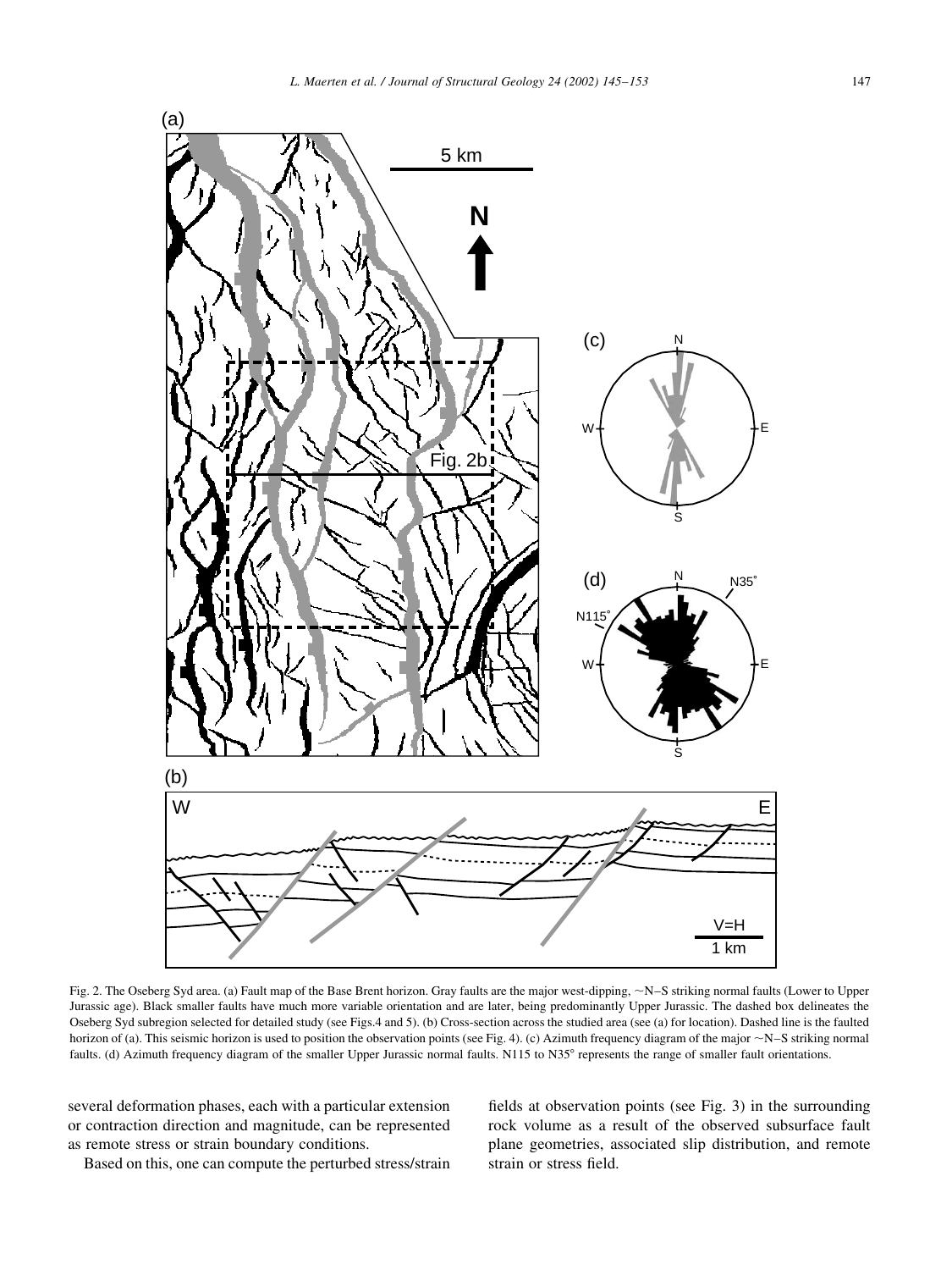

Fig. 3. Schematic representation of a Poly3D model configuration. The discretization of 3D fault surface into triangular boundary elements allows the construction of a surface of any desired tipline shape. Boundary conditions can be applied remotely and locally, at the center of each element discontinuity. Output at observation points (black dots) can be magnitude and orientation of principal stresses.

## 3.1. Model configuration

The models were constrained with appropriate local and remote boundary conditions. The large, early faults (Fig. 4) were directly incorporated into the mechanical models. Displacement discontinuity on all faults was constrained to be pure dip-slip and the amount of dip-slip, used as the local boundary condition for each element, was determined directly from 3D seismic data interpretation and fault analysis.

The 3D strain, estimated from palinspastic restoration (Rouby et al., 1993) of the seismic horizons over the entire area (Maerten, 1999), was used as the remote boundary condition:

 $\varepsilon_{\text{NS0}^{\circ}}$  = 0.13 (~E–W strain)

 $\varepsilon_{N170^{\circ}} = 0.04 \; (-N-S \; strain)$ 

 $\varepsilon_{V} = -0.17$  (~vertical strain)

where  $\varepsilon_i$  represents one of the three principal strains.

Two elastic constants. Poisson's ratio and Young's modulus, were used to characterize the behavior of the linear elastic and isotropic solid. We used a value of 0.15 for Poisson's ratio and 65 GPa for Young's modulus, which are typical values for loose sand (Clark, 1966). We believe that these values adequately represent the reservoir lithology at the time of deformation.

#### 3.2. Model output

The stress tensor was calculated at observation points in the volume around the faults. The observation points were placed, with a 200 m horizontal spacing, on a  $9 \times 9$  km<sup>2</sup> square grid on the Base Brent horizon (Figs. 2 and 4). The computed principal stress axes were combined with a failure criterion to determine both the expected fault density and the expected fault strike.

We used the maximum Coulomb shear stress (Jaeger and Cook, 1979, p. 95) as an index for fault density. This criterion has been used by Crider and Pollard (1998) to interpret secondary faulting at a breached relay between overlapping normal faults (Childs et al., 1995). The value of the maximum Coulomb shear stress is determined by:

$$
S_{\rm c} = \left(\frac{(\sigma_1 - \sigma_3)}{2}\sqrt{1 + \mu^2}\right) - \mu\left(\frac{(\sigma_1 + \sigma_3)}{2}\right)
$$

where  $\sigma_1$  and  $\sigma_3$  are the maximum and minimum principal stresses and  $\mu$  is the coefficient of internal friction, taken to be 0.6.

The fault orientations were estimated using the Coulomb failure criterion (Jaeger and Cook, 1979, p. 95) defined by:

$$
\tan 2\theta = -\frac{1}{\mu}
$$

where  $\theta$  is the angle of the failure planes to the maximum principal compressive stress ( $\sigma_1$ ) and  $\mu$  is the coefficient of internal friction. Two conjugate failure planes intersect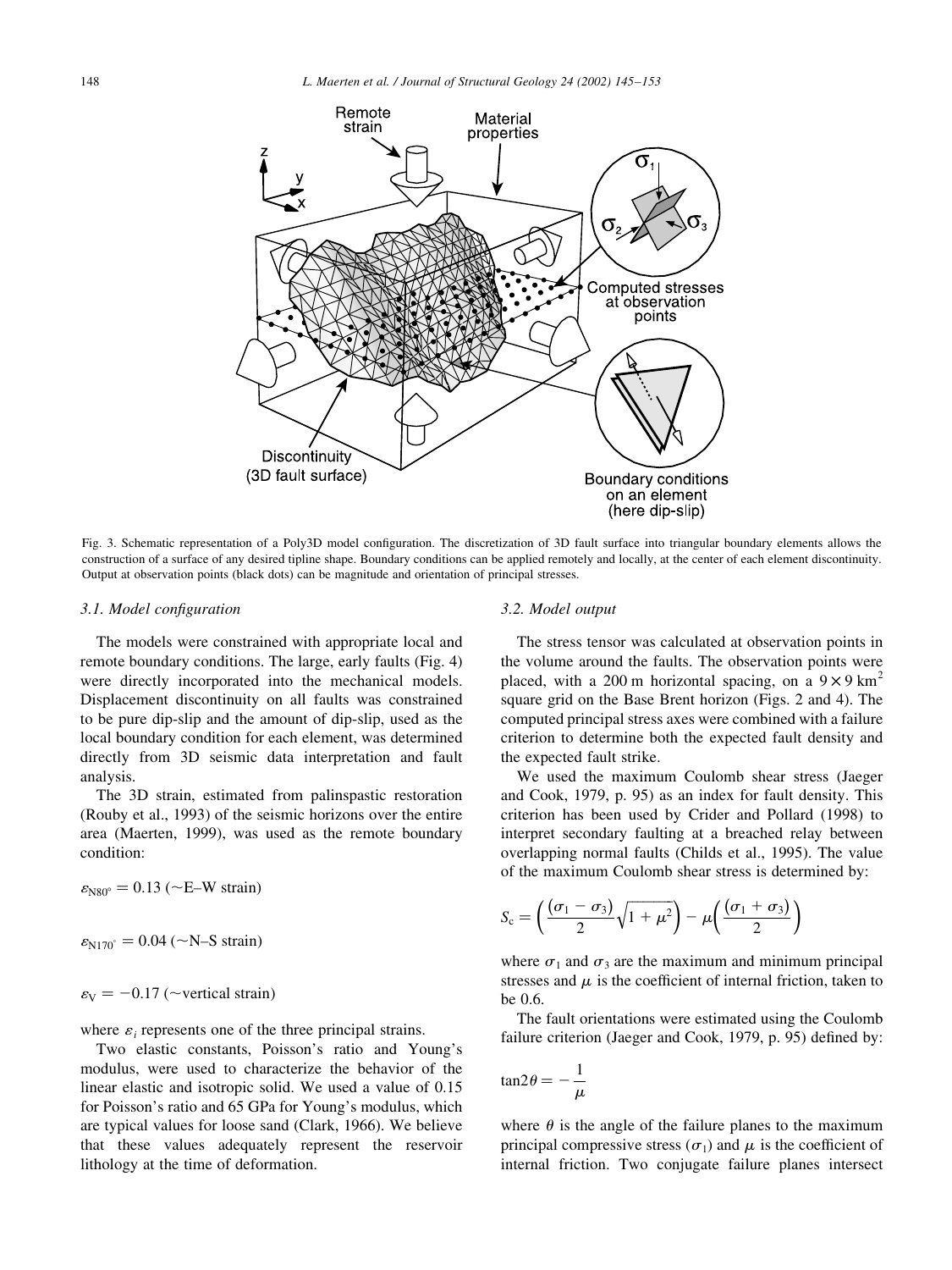

Fig. 4. Model configuration. (a) Interpreted dip-slip distribution used as local boundary condition. Contour interval of slip is 100 m. (b) A 3D view of the model mesh made of triangular elements. Red dots are observation points located on a seismic horizon going through the faults.

along  $\sigma_2$  (Fig. 3) and the fault orientation is influenced only by the orientation of the principal stresses.

## 4. Model results

## 4.1. Fault density

The magnitude of  $S_c$  is represented as a color-coded map in Fig. 5a. For comparison, a fault density map has been generated (Fig. 5b) by summing the product of the length and the displacement of all the fault segments inside a  $1000 \times 1000$  m<sup>2</sup> window, panned across the area with a step of 200 m in both the E-W and N-S directions. This measure of density is similar to the geometric moment (e.g. Westaway, 1994) and is related to the strain caused by faulting. To facilitate comparison, the values for the observed and the computed data have been normalized into uniform distributions with values ranging from zero to one.

The highest observed and predicted densities occur at bends, which act as stress concentrators. Highest densities are also found close to faults that present the highest dip-slip values (see Fig. 4a), as seen along the eastern most  $\sim N-S$ fault of the model. Further away from the largest faults there are lower predicted densities that result from the stress relief caused by faulting.

Correlations between predicted and measured densities are best in the central region of the model. Large faults outside the model volume may have perturbed the intensity of secondary faults near the edges of the model, leading to poorer correlation.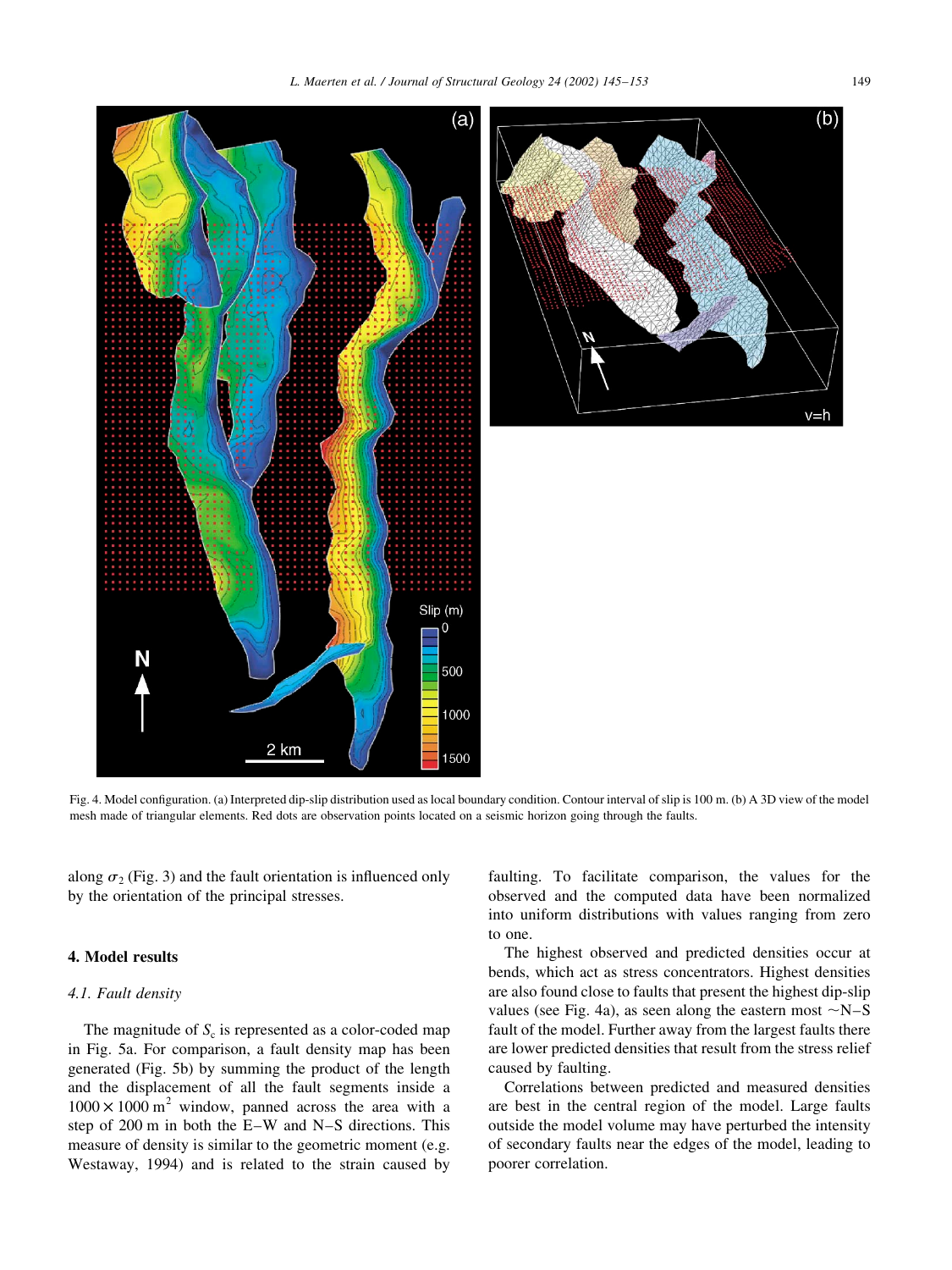

Fig. 5. Comparison between computed and observed fault density and fault strike. (a) Computed fault density using the major  $\sim$ N-S (red) faults in the mechanical nodel and a remote loading with a N80° direction of extension. (b) Density of the observed Upper Jurassic (gray) faults. All densities reported as normalized values from zero to one. See text for details. (c) Computed fault strike for the same model as (a). (d) Average strike of the observed gray faults.

## 4.2. Fault strike

As  $\sigma_1$  is everywhere nearly vertical in the model results, the strike of the two Coulomb failure planes is approximately given by the direction of  $\sigma_2$  and so this direction was used to estimate fault strike. The strike map of the interpreted smaller faults was generated using a similar method to that previously described for the observed density (Fig. 5d). The average strikes were calculated within the scan window by vector summation of the fault segments, the norm of the vectors being weighted by the product of length and displacement of each segment (e.g. Maerten, 1999).

The strike map derived from numerical modeling is shown in Fig. 5c. Far away from the faults, the stress system is similar to the applied remote stress, with the maximum compression vertical and the predicted faults being normal faults, striking N170°. However, results show a close correlation between the computed strikes over most of the area and the observed strikes of the smaller faults. Local variations in strike close to large faults are well represented. Secondary faults curve close to bends along the major faults and close to fault intersections where the stress perturbations are the greatest. A nice example of close correlation is within the third faulted block from the west, where secondary faults curve close to major fault intersections. Some misfits occur in several regions of the model. For example in the south-central region where the predicted fault strike is wrong by up to 90°. The misfit could be explained by large faults outside of the modeled area that have not been included in the model. These faults may as well be deeper basement faults.

## 4.3. Extension direction

A series of models were run in order to quantitatively investigate the effect of the remote extension direction on the predicted strike of the smaller faults. The direction of the principal extension was varied from N50 to N120° with steps of 10° by modifying the principal remote strains accordingly. The results, shown in Fig. 6, represent the discrepancy angle, ranging from 0 to  $90^{\circ}$ , between the observed and computed strikes, computed at each observation point. The first column of Fig. 6 is the histogram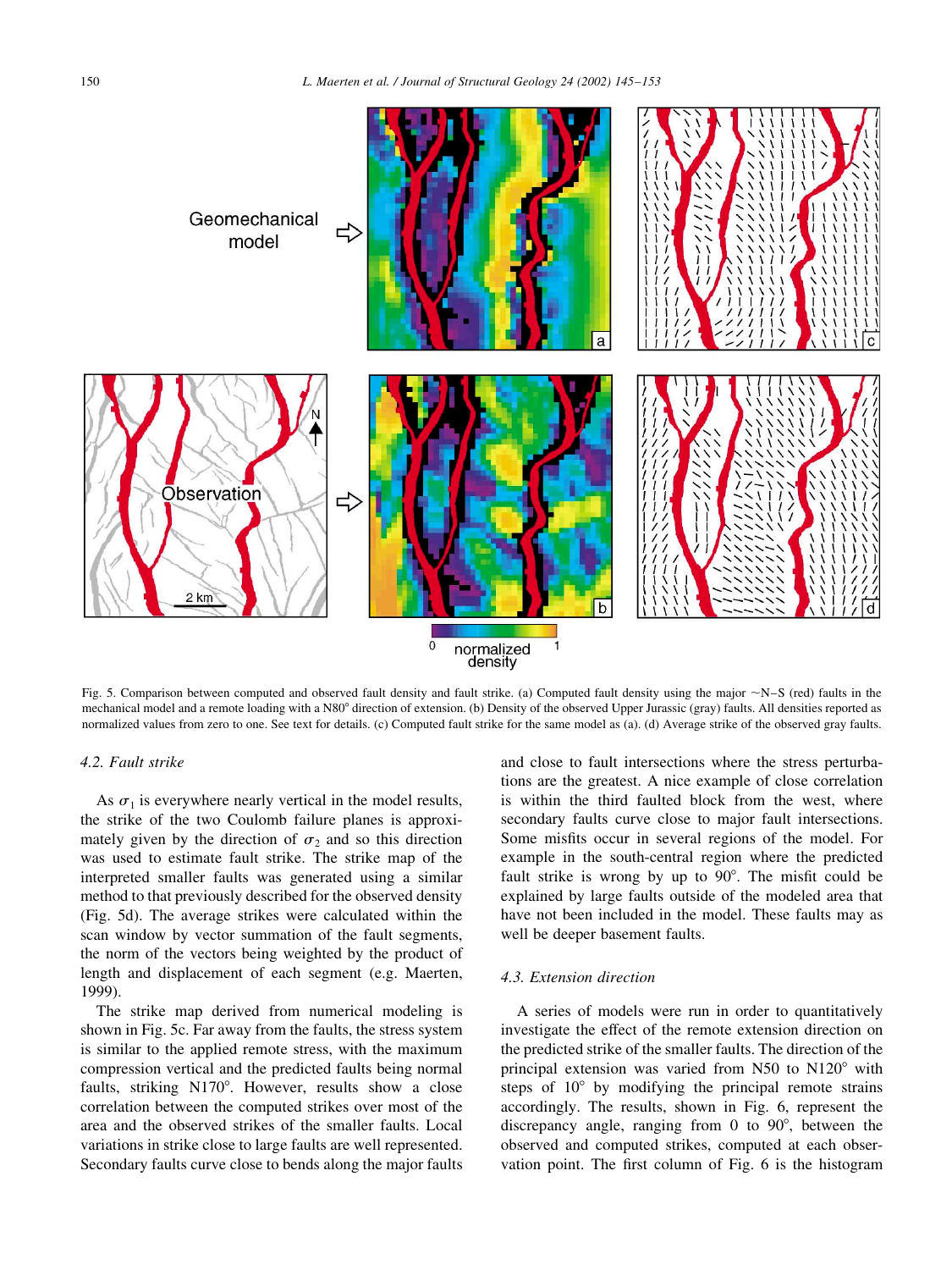



Fig. 6. Discrepancy angle between the observed and computed strike plotted on a histogram (red bars on the left column) and on a color-coded map (right column) for eight separate models with a direction of extension varying from N50 to N120° with a step of 10°. Histograms with blue bars represent the discrepancy angle between the observed strikes and the computed strikes for a homogeneous stress field. Numbers in histograms are the percentage of data that fall between 0 and  $10^{\circ}$  discrepancy.

(red bars) of the discrepancy angle and the second column represents the color-coded map of the same angle. As a control, histograms are also given (blue bars) of the discrepancy angle between the observed strikes and the computed strikes assuming that the large scale faults had no influence on the stress orientations. These control histograms (blue bars) correspond to models with a homogeneous stress field, whereas the red bar histograms

300

200

100

 $\Omega$ 

300

200

100

 $\Omega$ 

 $\mathbf 0$ 

 $\Omega$ 

 $\Omega$ 

N<sub>50</sub> 12%

 $17%$ 

N60

16%

 $22%$ 

 $90^\circ$ 

 $AB<sub>o</sub>$ 

correspond to models with a heterogeneous stress field perturbed by major fault slip.

Model results (Fig. 6) show that a N80° direction of extension gives the best fit between computed — with homogeneous and heterogeneous stress fields - and observed strikes: 29% of the data have a discrepancy angle less than  $10^{\circ}$  (red bars), compared with  $21\%$  for the control case (blue bars). Most of the other models give a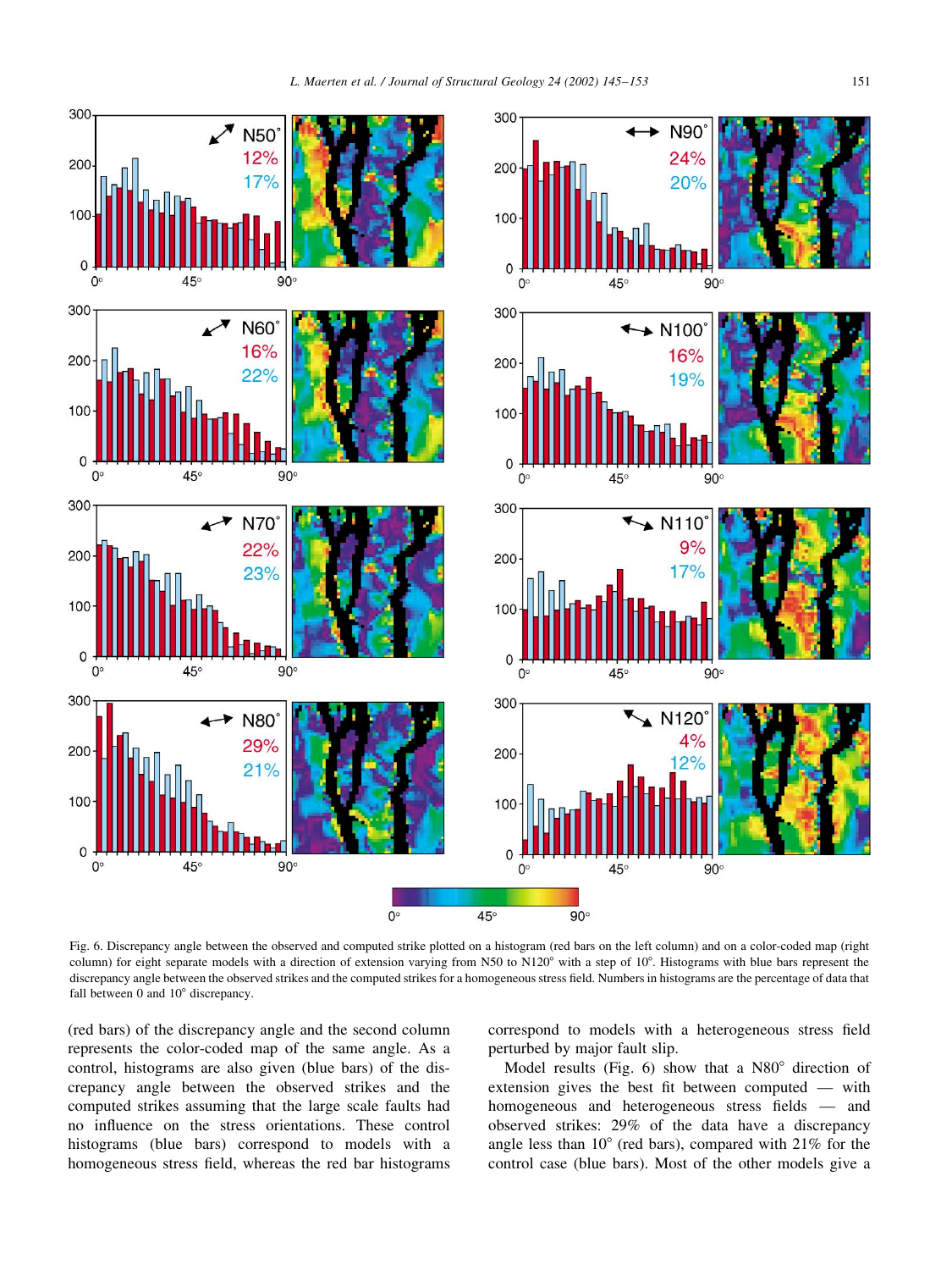better fit with a homogeneous stress field; however, the percentage of the data that have a discrepancy angle less than  $10^{\circ}$  are always much lower than the 29% of the best model (e.g. N80°). The general shape of the histograms is also an indicator of the goodness of fit  $-$  flat histogram means that the fit is poor (e.g. N50 or N110°), whereas rapid decay with increasing discrepancy angle (e.g. N80) or N90<sup>o</sup>) means that the model is, in general, better. This analysis suggests that the large-scale faults had an impact on the orientation of the smaller faults. The color-coded maps of Fig. 6 support this conclusion, showing that a N80° direction of extension produces the most uniform distribution of small discrepancy angles (cool colors). In contrast, the other directions of extension produce larger zones where the discrepancy is high (warm colors). The misfits of the fault strike described earlier, especially in the central southern region, are also underlined with the color-coded map of the discrepancy angle (see Fig. 6, N80° case).

## 5. Discussion and conclusions

The present study leads to a possible physical explanation for the observed secondary fault strike variations and clusters in the Oseberg area. We have shown that, despite the limitations of our modeling technique (in terms of inelastic deformation, spatial variation of material properties and fault growth discussed in Maerten et al. (1999)), elastic deformation around faults produces stress perturbations consistent with the orientations and densities of smaller secondary faults in the natural data set. These correlations suggest that an elastic deformation model, when populated with realistic fault geometries and boundary conditions, captures the first order variations in the stress field. Apparently, the strike variations of secondary faults can be the result of stress perturbations around larger faults, and need not be explained by invoking multiple tectonic episodes or control by basement lineaments.

Our results indicate that a N80° extension direction produces a better correlation between computed and observed fault strikes than the regional Upper Jurassic NW-SE direction of extension (e.g. N120°, Fig. 6) proposed by Færseth et al. (1997). This suggests two hypotheses, consistent with the model results presented here, regarding the Jurassic northern North Sea direction of extension. The first is that the NW-SE regional extension is perturbed locally to become N80° in the Oseberg area. For example, the rift is bounded by large crustal faults that are oblique to the overall graben trend (Færseth et al., 1997). This obliquity of the major faults could cause a local reorientation of the stress field. The second hypothesis is that the E–W direction of extension (Roberts et al., 1990; Brun and Tron, 1993) was stable throughout the Jurassic time. Future investigations will test these hypotheses.

The conclusions of this study are dependent upon the timing of the faulting. Although in the example used here the smaller faults did generally form during the last stage of development of the larger faults, and therefore could be influenced mechanically by them; this is not necessarily true in all sequences. Indeed, it is to be expected in a population of growing faults that small faults would develop early and stop growing before their orientation and density are affected by the stress perturbation around later larger faults. In addition, the geometry of the larger faults themselves may have evolved with time, such that secondary faulting occurred under somewhat different stress states than those modeled here.

We have only considered the scale of faulting represented by the seismic data set. This includes faults ranging from 0.5 to 15 km in the horizontal dimension with displacements ranging from 30 to 700 m. We have demonstrated that the smaller faults may have been influenced by the larger faults within this seismic data set. It is likely that this process occurs over the full range of fault scales. Thus, faults at the subseismic scale (maximum displacement  $\leq 30 \text{ m}$ ) would have orientations and densities related to the stress perturbations of the seismic-scale faults.

The techniques presented here highlight important implications for the prediction of subsesimic faults in reservoirs or aquifers. By bringing all of the faults that are resolvable in the sesimic data into the mechanical model, it may be possible to predict the orientations and densities of subseismic faults. Such subseismic fault models could be used in reservoir modeling or well-planning. This is a topic that will be considered elsewhere.

## **Acknowledgements**

This research was supported by Norsk Hydro Research Center (Norway) and the Stanford Rock Fracture Project. Special thanks to Wenbing Zhang and Frantz Maerten for their computer skills and help. Thanks also to Chris Dart, Nils Telnas and Ridvan Karpuz for encouragement and to Patience Cowie and Bill Shea for reviewing the manuscript.

## **References**

- Ackermann, R.V., Schlische, R.W., 1997. Anticlustering of small normal faults around larger faults. Geology 25, 1127-1130.
- Becker, A.A., 1992. The Boundary Element Method in Engineering. McGraw-Hill, New York.
- Brun, J.-P., Tron, V., 1993. Development of the North Viking Graben: inferences from laboratory modelling. Sedimentary Geology 86, 31-51.
- Childs, C., Watterson, J., Walsh, J.J., 1995. Fault overlap zones within developing normal fault systems. Journal of Geological Society, London 152, 535-549.
- Clark Jr, S.P. (Ed.), 1966. Handbook of Physical Constants (revised edition). Geological Society of America Memoir 97.
- Couples, G., 1977. Stress and shear fracture (fault) patterns resulting from a suite of complicated boundary conditions with applications to the Wind River Mountains. Pure and Applied Geophysics 115, 113-133.
- Cowie, P.A., 1998. A healing-reloading feedback control on the growth rate of seismogenic faults. Journal of Structural Geology 20, 1075-1087.